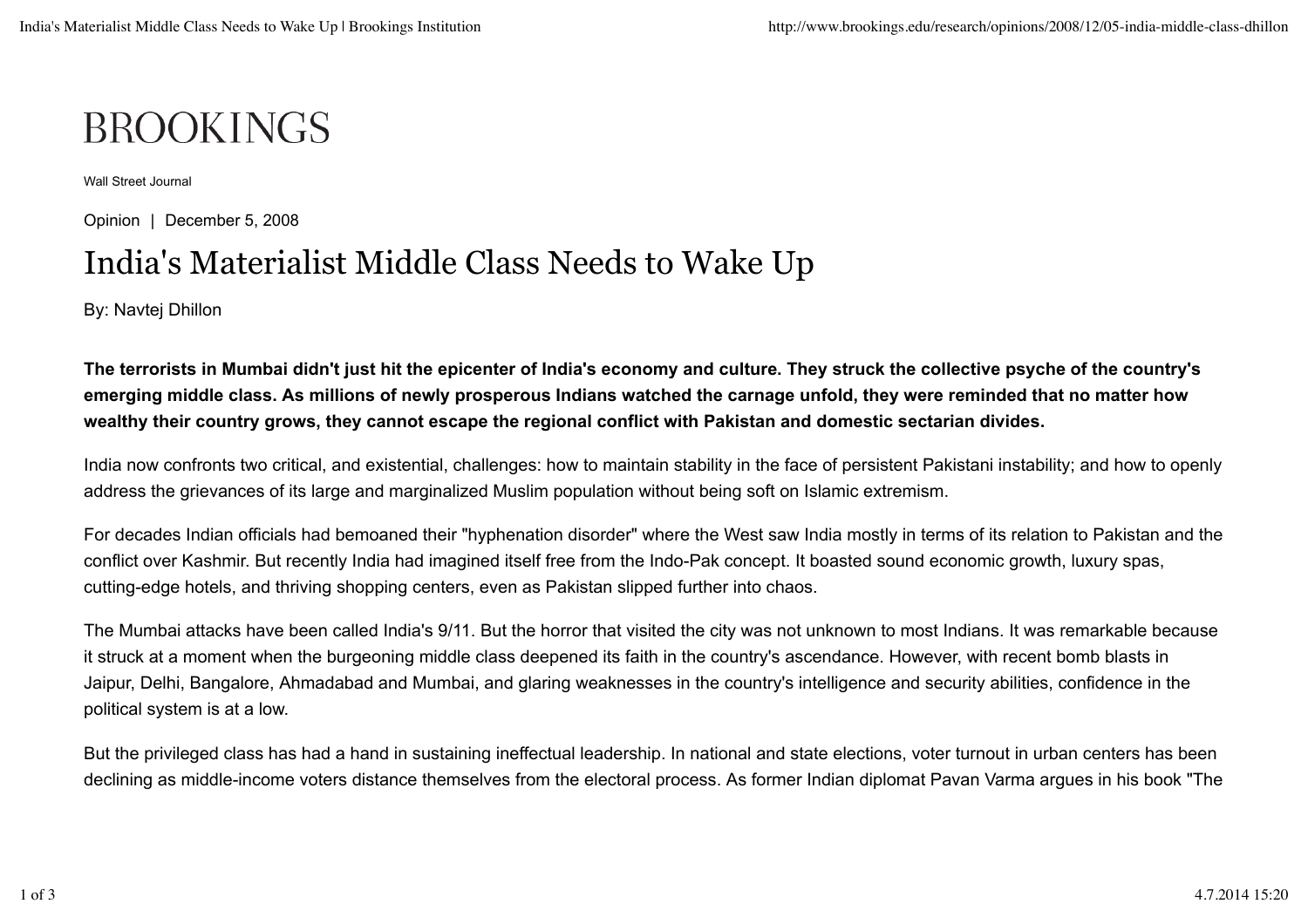Great Indian Middle Class," for decades economically advanced Indians have been preoccupied with material gain. Whether it was the subversion of democracy under Indira Gandhi, or acquiescence to communal riots and corruption, the middle class is accustomed to overlooking the fault lines in Indian society.

The Mumbai attacks point to the need for a new politics. This will mean accepting that India's future is tied to Pakistan -- neighborhoods matter and India cannot emerge as an economic powerhouse as instability spreads in the wider subcontinent.

This will require a shift away from anti-Pakistan sentiments and toward building popular support for resolving India's seething conflict with Pakistan over Kashmir. Given that Pakistan and India are both nuclear powers, this is truly an existential issue, and the middle class must demand more than just the status quo.

At the same time, the middle class must be a progressive beacon for addressing the country's Muslim problem -- not out of altruism but because their security and prosperity hinges on a more inclusive society. The majority of India's 150 million Muslims suffer relative deprivation when it comes to education and access to public employment. To date, most policies have focused on India's lower castes. But little consensus exists regarding how to address the cleft between Muslims and the rest of the country.

With national elections looming next year, the easy path is to return to the blinkered policies of the past. The old politics are already at play. The Hindu nationalist party, or BJP, is now blaming the ruling Congress Party for being "soft" on terrorism -- code for not clamping down on Indian Muslims and Pakistan. Indeed, it appears as if Congress is being goaded into a contest over who will be toughest on terrorism.

India's middle class must demand more. After the Mumbai attacks, it's clear that an economic ladder is not enough to escape regional and sectarian tensions engulfing South Asia. The time has come for the middle class to exercise its political and social responsibilities for a greater India.

**AUTHOR**

Navtej Dhillon